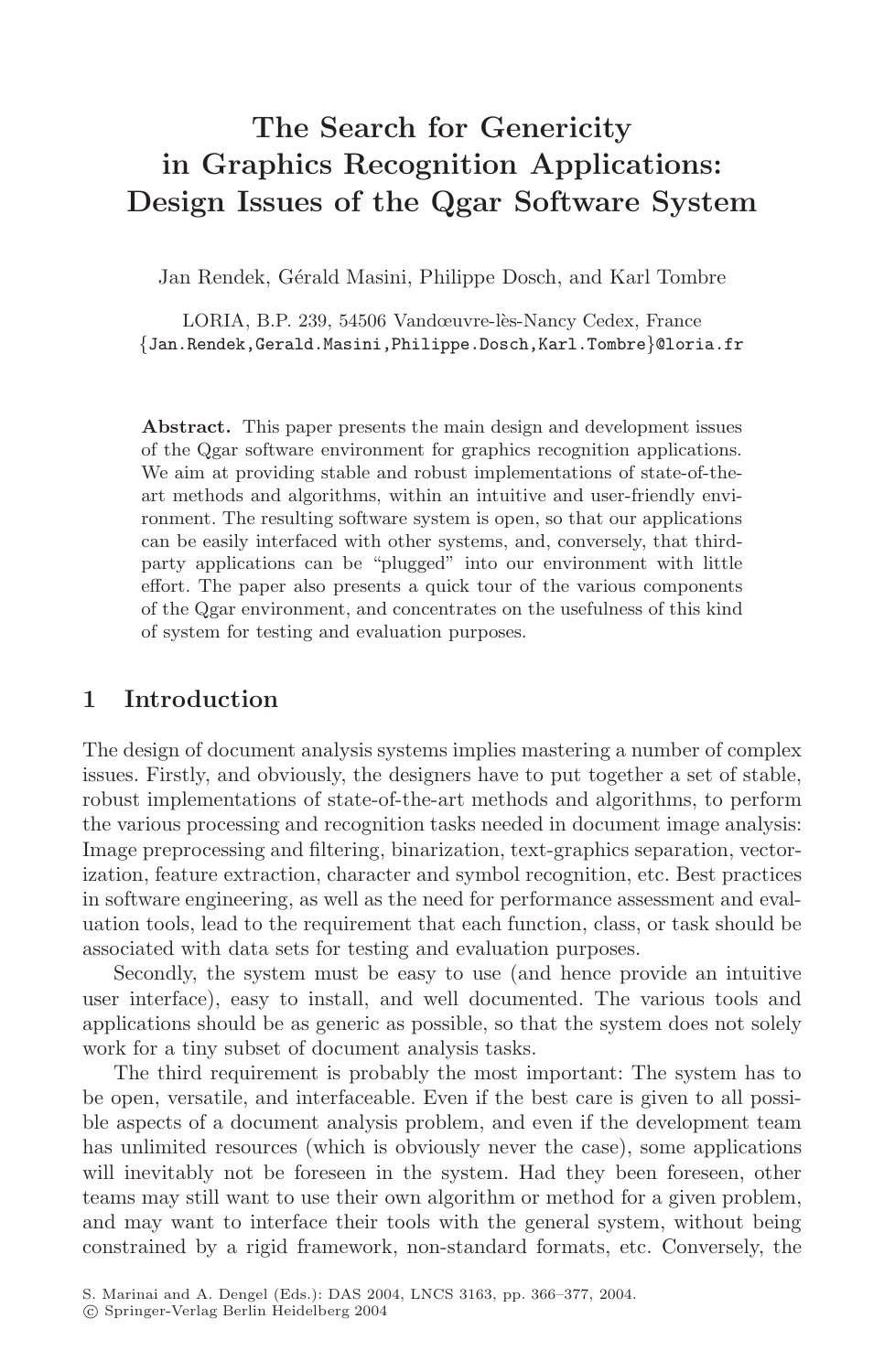document analysis system, even if it provides by itself a large coverage of document analysis needs, may have to become a component of a larger system. Once again, interfacing and openness are vital requirements.

These design and integration problems are well-known to many researchers in document analysis, and more generally in image processing. One of the most famous initiatives to deal with them was the Image Understanding Environment (IUE) [1, 2], which aimed at providing a complete environment for all kinds of image processing applications. Many useful ideas came out of this project, but the resulting environment is extremely complex and hard to fully master.

Of course, a number of specific, *ad hoc* document analysis systems have been implemented, but the design problems are undoubtedly of another order of magnitude when the system has to be versatile, as the flexible integration of all the system components becomes a crucial problem on its own. Still, there has been clear successes in some subareas. For instance, there is good know-how in building flexible and versatile OCR and page reader systems, taking into account segmentation, feature extraction, classification, and various linguistic post-processing steps [3]. Extending the concept to various business documents, Dengel *et al.* have also developed a very mature system, capable of adaptation to different types of documents [4, 5]. Other specific application domains have their mature systems, such as bank check processing software [6], table recognition [7], or forms processing [8]. Some effort has also been made in building flexible environments for handwriting recognition [9].

However, when it comes to graphics-rich documents, most systems remain very context-dependent and are just able to solve a very specific problem. Few teams made attempts to build generic tools. One of the few early initiatives in this direction comes from Pasternak [10], who proposes a hierarchical and structural description coupled with triggering mechanisms for interpretation. Another example is the DMOS method proposed by a team at IRISA [11], and based on syntactical tools to describe the domain knowledge.

Our team is involved since several years in the development of such an open software environment (called Qgar) according to a software engineering viewpoint [12]. In some aspects, it is similar to the Gamera framework [13], which provides domain experts with a high abstraction-level, user-friendly environment to build, to tune, and to compare document analysis applications. Its plug-in architecture allows a quick integration of new state-of-the-art methods. Qgar also offers a common environment where applications and third-party contributions can easily coexist and interact. However, it mainly aims at providing the community with stable robust and generic document analysis methods, either as a set of off-the-shelf components or as an application builder toolkit [14–16]. Lately, we have successfully integrated Qgar with other tools and systems, as part of a French national project on software for document analysis [17].

This paper gives an overview of the main design issues for such a system. In section 2, we describe the general concepts which have guided us throughout the development. We then propose a brief tour of the environment (*§* 3), before concentrating on the important issue of testing (*§* 4), in a software development perspective, performance evaluation, and benchmarking.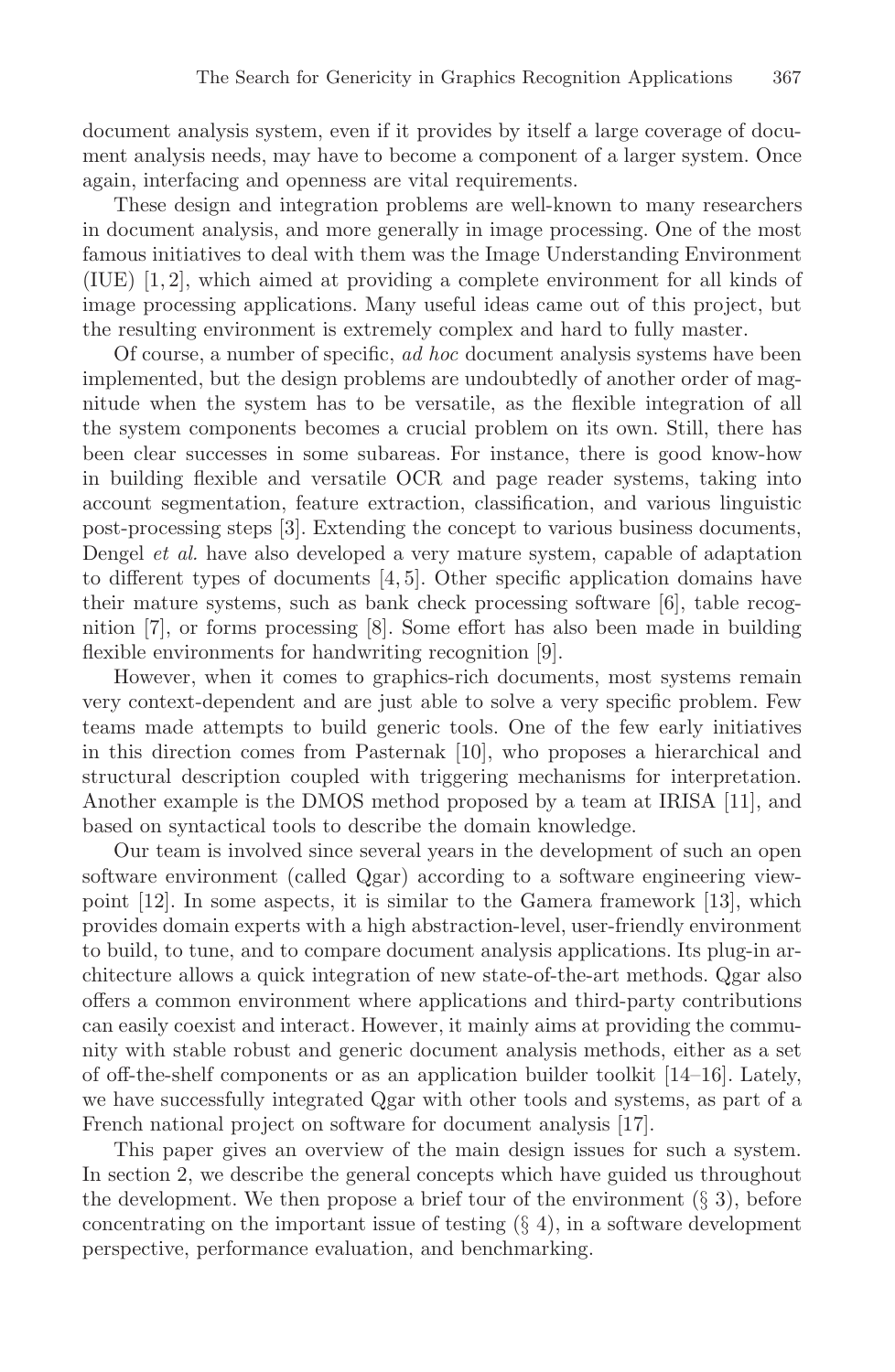## **2 Underlying Concepts**

When developing the Qgar software platform, we had three main objectives in mind:

- **–** Ease the development of new image processing applications by grouping together implementations of graphics recognition methods and common data structures,
- **–** offer an environment to tune and evaluate the performances of our image processing applications and compare them with other existing ones,
- **–** demonstrate and distribute our know-how in the field of graphics recognition.

The Qgar platform is an ever evolving project, getting enriched by all developments required in the course of our research. In some way, it could be considered as a snapshot of our current know-how about graphics recognition and document image processing. This explains why we did not orient our development effort towards a particular functionality. We paid instead a particular attention to several (software engineering) issues, such as:

- **–** Interoperability: Our platform has to easily interact at various levels with external systems. A high level of interoperability is a great asset to build document analysis chains integrating third-party applications. It is a great help for evaluation purposes, as it allows us to compare our work with others within a common framework. Interoperability is also a key feature for distribution as it makes part or whole of the platform available to other (research) groups with little effort. For example, the integration of Qgar applications into the DocMining platform<sup>1</sup>, for heterogeneous document interpretation, raised no major difficulty [17].
- **–** Reusability: As stated above, the software reuse rate must be maximized from one research work to another. This implies that the platform architecture and implementation must be highly modular, as, in particular, only specialized features from a given application are useful to build the next one. The thinner the granularity of the corresponding software components is, the more they may be reused. The architecture should also be flexible enough to allow a quick integration of existing software.
- **–** Extensibility: Since the platform is intended to evolve according to our needs, it must be extensible and easy to maintain. Adding new features must not interfere with already implemented functionalities, and updating or extending existing code to fulfill more precise or slightly different purposes must be simple. A failure to achieve such requirements would lead to the construction of concurrent versions of the platform, specifically designed for different aims. This would contradict the very purpose of our project.

<sup>&</sup>lt;sup>1</sup> This project is supported by a consortium including four academic partners, PSI Lab (Rouen, France), Project Qgar (LORIA, Nancy, France), L3I Lab (La Rochelle, France), DIUF Lab (Fribourg, Switzerland), and one industrial partner, GRI Lab from France Télécom  $R&D$  (Lannion, France). It is partially funded by the French Ministry of Research, under the auspices of RNTL (*R´eseau National des Technologies Logicielles*).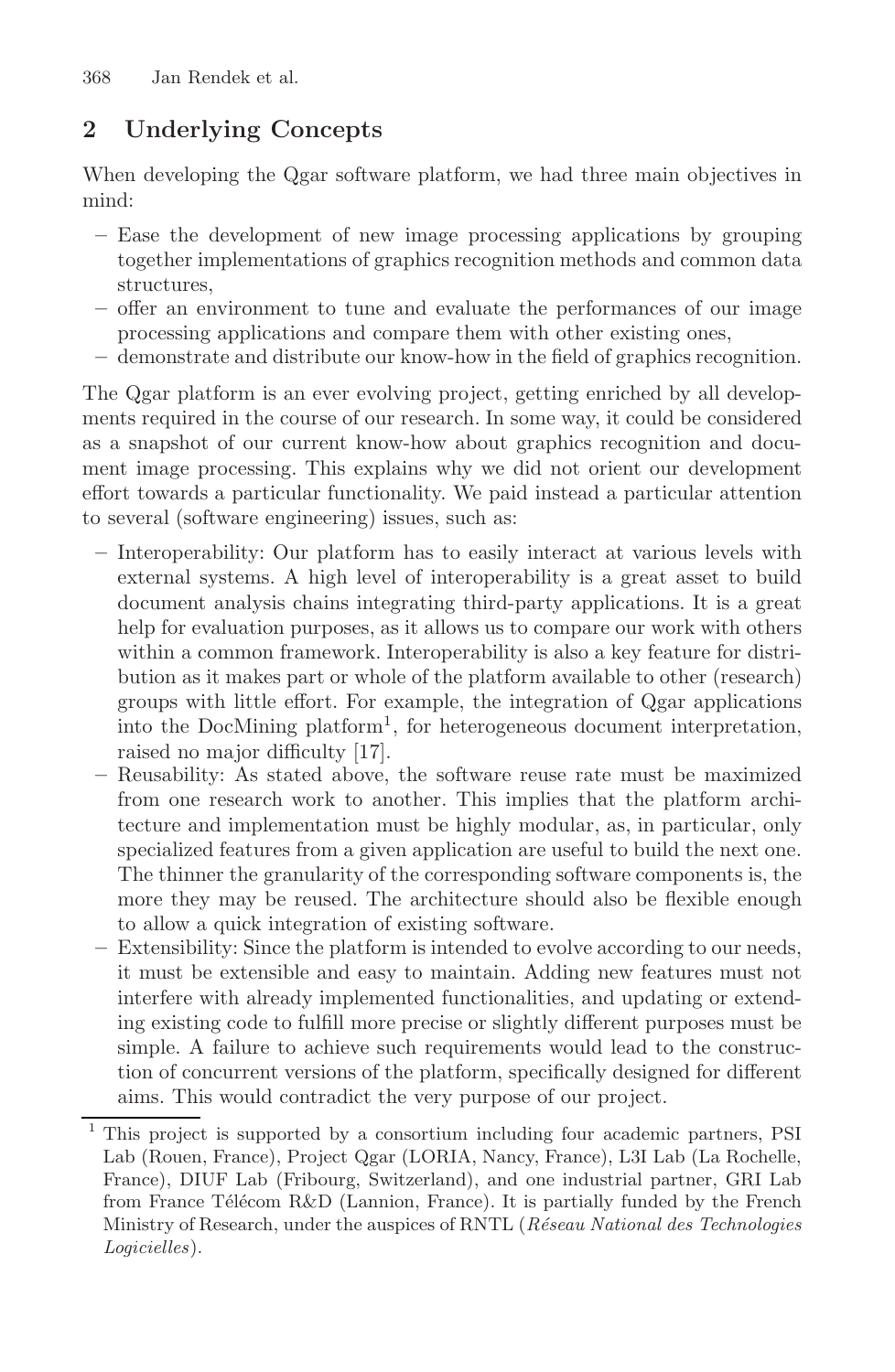We had to conform to several principles to meet these requirements, and first of all enforce software quality procedures. As capitalizing on previous developments is one of our objectives, we try to produce high quality software. Software poorly documented or written without thorough design is not likely to be adapted to purposes different from the initial ones. If rigorous design and implementation are essential to produce high standard code, they must be complemented by good documentation and extensive test suites to result in long lasting code.

Documentation is essential when coming to code reuse or interoperability. Maintaining a component, modifying it, or making it interact with other software artifacts requires information on its design and implementation. To ensure the best documentation coverage, the full source code of Qgar is therefore selfdocumented. The documentation is embedded in code comments and can be automatically extracted using *Doxygen*<sup>2</sup> to produce online browsable HTML pages or high-quality hardcopy documents. This documentation is complemented by several manuals, including design papers and tutorials.

Testing is another aspect of software quality that is essential in the Qgar context. Regression and performance tests are required to detect errors when integrating, upgrading or refactoring pieces of code. Considering the modularity of the platform architecture, unit testing appeared to be the best methodology to design test suites. Each Qgar module is thus associated with its own independent set of regression and performance tests. They provide great help to detect the propagation of errors when integrating a new module, to evaluate the performance gain when refactoring, and much more...

 $C++$  has been chosen as programming language, so as to combine the objectoriented programming paradigm, which is appropriate to modular and easy-tomaintain software production, with several other advantages of the language, all conforming to our requirements. When efficiency becomes more important than modularity, it allows the use of well-known C programming tricks, cutting across the computational overhead implied by an object-oriented design. C++ is also, more or less, an industrial standard, giving access to a lot of existing software.

The Qgar software environment is distributed<sup>3</sup> under the terms of the GNU Lesser General Public License (LGPL) and, for the user-interface only, the Q Public License (QPL). In this way, our work can be freely used, modified and redistributed by others, and we can also reuse existing code published under any LGPL compatible license. In fact, the choice of such a license helps to improve the software quality in the long run, thanks to the feedback provided by the users: Comments, bug reports and corrections, or even requests for new features.

### **3 System Overview**

The Qgar software system is divided into three parts: QgarLib, a library of  $C_{++}$ classes implementing basic image and graphics recognition operators, QgarApps,

 $^2$ http://www.doxygen.org/  $\,$ 

<sup>3</sup> The Qgar system may be downloaded from its web site at http://www.qgar.org/.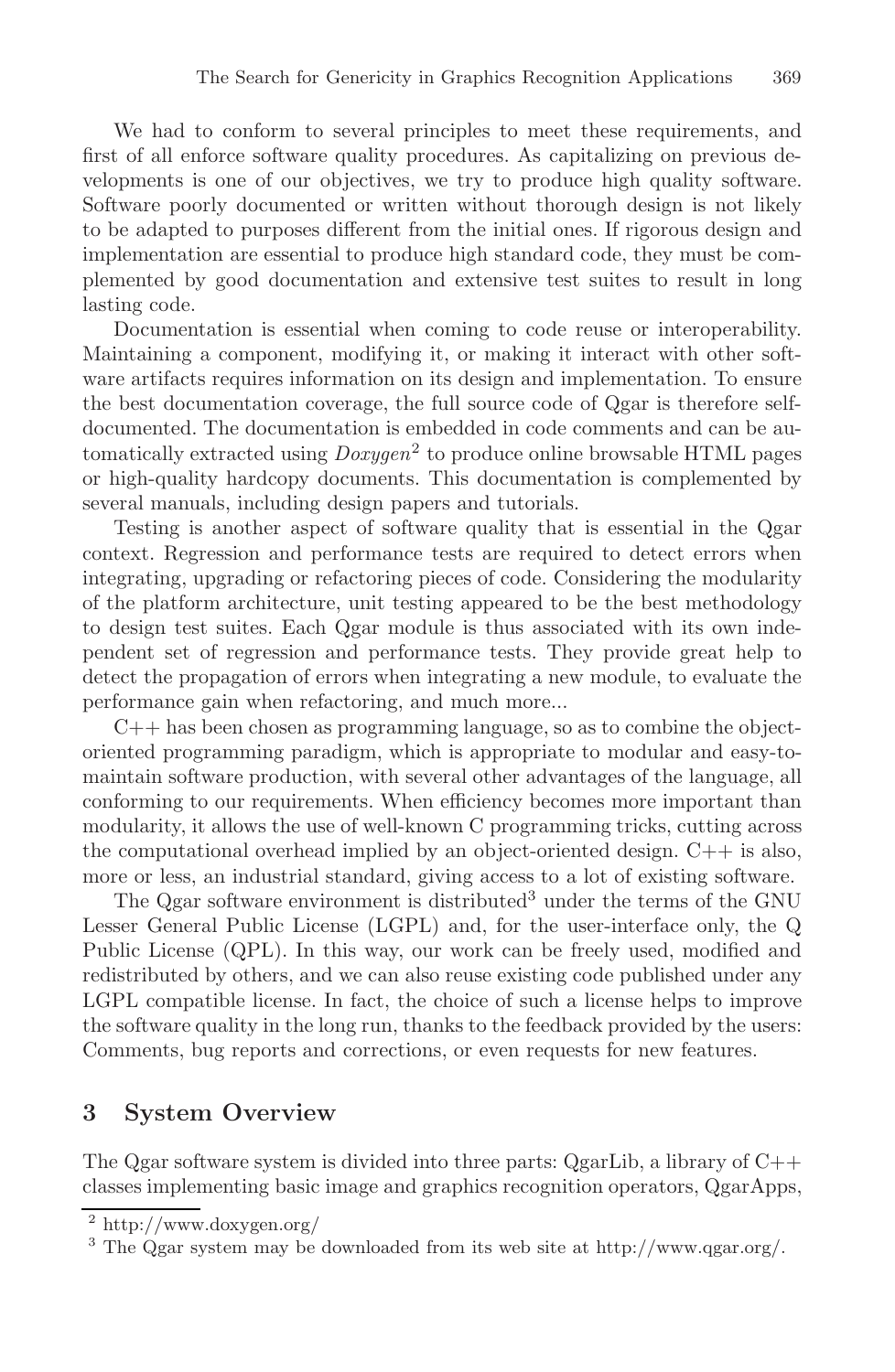an applicative layer constructed from QgarLib components and providing graphics recognition applications, such as text-graphics separation or vectorization, and QgarGui, a user interface dedicated to result visualization and application supervision. The whole system represents about  $60,000$  lines of  $C++$  code. A particular attention has been paid to the support of standard formats (PBM+, DXF, SVG), high-quality documentation, configuration facilities (using autoconf/automake), and support of Unix/Linux operating systems.

### **3.1 The QgarLib Library**

The object-oriented paradigm is based on data encapsulation, *i.e.* describing abstract data types and their interfaces with the clients. However, image (or graphics) processing generally concerns collections of operators, *i.e.* procedures, to be applied to images. There are two solutions to implement such procedures in an object-oriented way. The first one consists in implementing them as function members of the classes of the objects on which they operate. For example, the convolution of an image by a Gaussian could be defined as the gaussianConvolution function member of the Image class (that describes images). Such a technique implies ongoing modification of the interfaces of existing classes, whenever new methods are added to the library. Moreover, the interfaces of the corresponding classes grow in proportion and become too large to be efficiently used.

We thus preferred a more pragmatic solution, based on a very simple idea. Image becomes the base class of a hierarchy, and an operation that processes an image is implemented by a constructor of a new derived class: The convolution by a Gaussian is thus implemented as the constructor of the GaussianConvolution class deriving from the Image class. In this way, there is no need to modify the existing hierarchy and classes, and different methods to perform the same conceptual operation can be easily implemented through derived classes of an abstract class. This principle has two main advantages. On the one hand, software parts separately designed may be easily integrated in the Qgar software, even when written in C. On the other hand, designers as well as clients of the library can write compact and easy-to-read code, which meets the understandability requirements [18].

To illustrate the philosophy of our approach, Figure 1 shows excerpts from a text-graphics segmentation application, implementing our own variation of Fletcher and Kasturi's algorithm [19, 20]. In the figure, we did omit the computations themselves – obviously, such an algorithm cannot boil down to merely calling a succession of constructors – but the example should give the general idea of the ease of writing a graphics recognition algorithm using the classes provided by QgarLib. As one can see, the code remains quite understandable. This is an idyllic view as, in the general case, additional parameters are needed to accurately perform the different image processing steps. However, we firmly believe that the general philosophy holds for most low-level and intermediate-level operations in graphics recognition applications.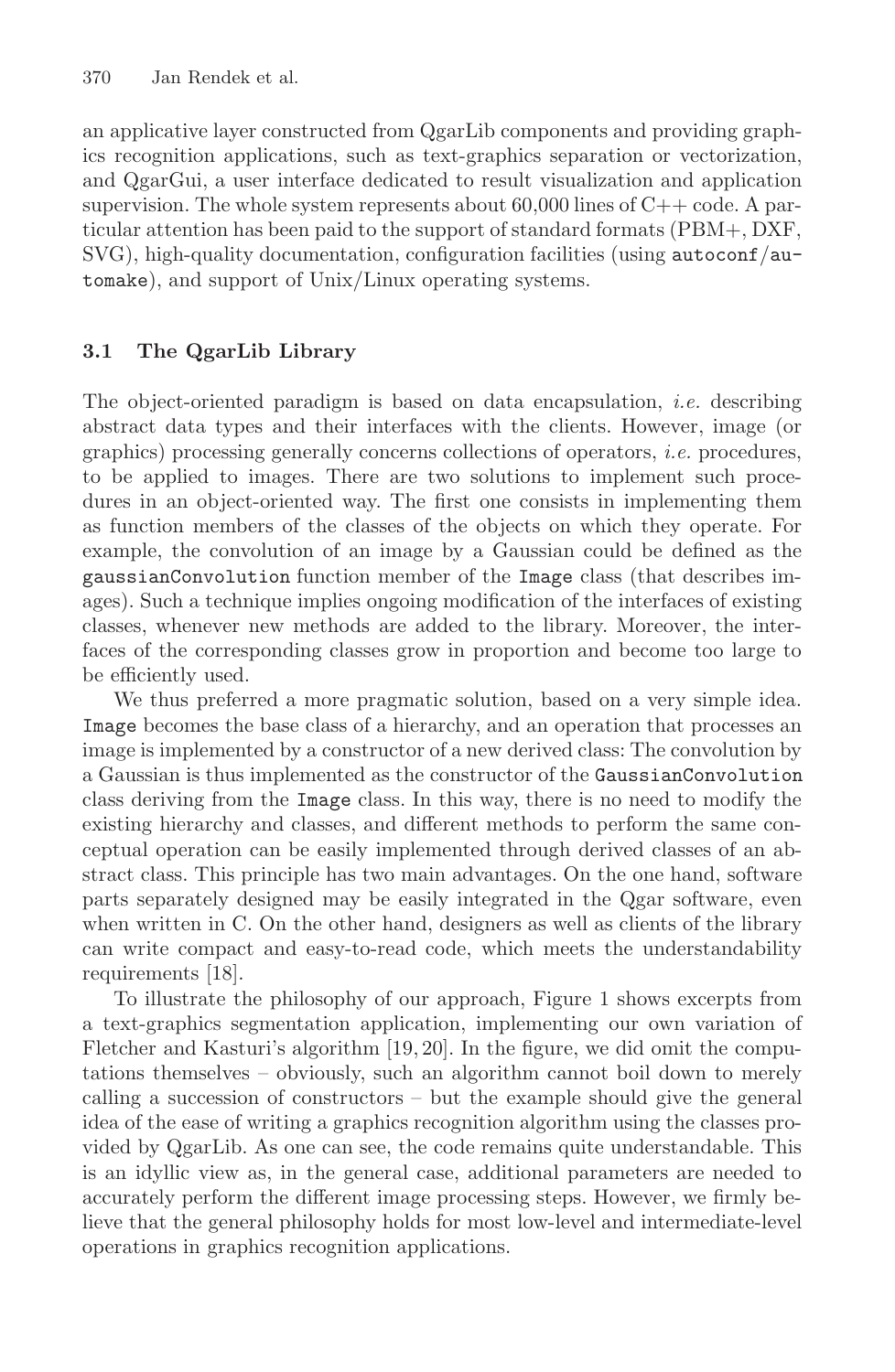```
// File containing the initial (binary) image
PbmFile pbf("an image.pbm");
// Load the image
BinaryImage initImg(pbf);
// Prune small connected components from the image
PrunedConCompBinaryImage prunedImg(initImg, 5);
// Extract connected components from the resulting image
ConnectedComponents components(prunedImg);
// Do some filtering to get the textual components:
// The result is given by variable txtComponents
...
// Create the binary image of the textual components
ComponentBinaryImage txtImg(components, txtComponents);
// Subtract the textual components from the initial image
// to get the graphical components
initImg -= txtImg;
// Save the image of textual components
PbmFile txtf("txt_image.pbm");
txtImg.save(txtf);
// Save the image of graphical components
PbmFile graphxf("graphx_image.pbm");
initImg.save(graphxf);
```
**Fig. 1.** Excerpts from a text-graphics segmentation application.

QgarLib classes implement most data structures and algorithms to be handled when designing a document analysis system (graphical objects such as points, segments, arcs of circle... image processing operations such as convolutions, mathematical morphology... and so on) as well as different kinds of utilities, especially to store graphics or image data in files using various formats. The introduction of XML in the library has become inevitable, as it is now a standard format which is accepted by an increasing number of tools. Moreover, import and export of SVG data cannot work without it. However, to avoid compatibility problems between various software licenses, an external XML library cannot be directly integrated. We have therefore adopted a solution allowing the use of any SAX XML parser. It is based on a set of interfaces providing an indirection level between the Qgar system and the external parser. These interfaces have to be implemented by concrete classes acting as wrappers between an XML API and the system. Wrappers for the Xerces and Qt parsers have already been implemented.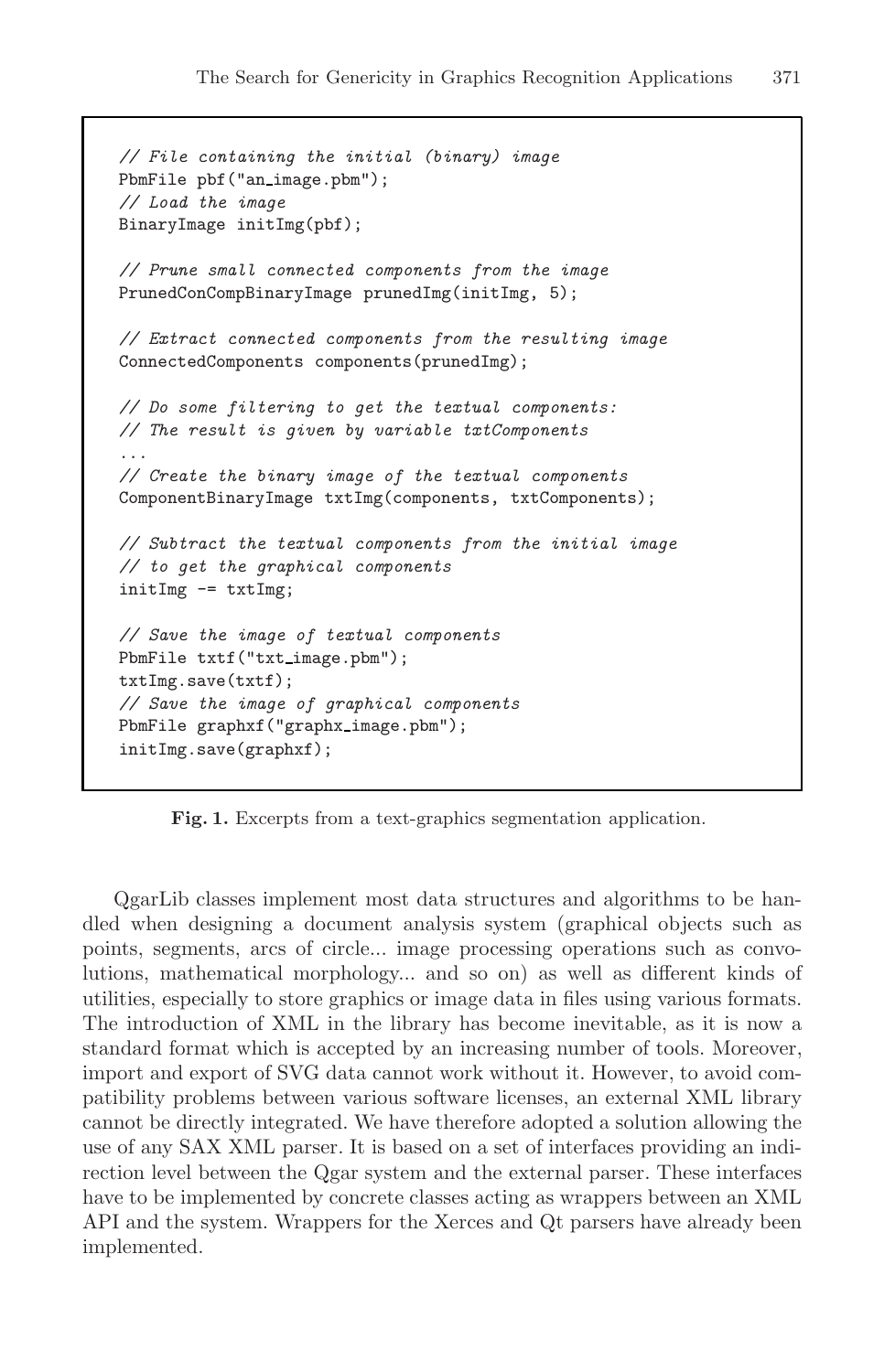#### **3.2 The QgarApps Applications**  $3.2$

QgarApps is a set of stand-alone applications representing the applicative layer of the Qgar system. Some of them are simple wrappings of QgarLib classes implementing the construction of useful objects, essentially intended to serve generic purposes, whereas others are more sophisticated and specific programs. About ten applications are available, such as binarization, thin-thick segmentation, text-graphic segmentation, vectorization, etc.

An application is run from a command line and works as a black box, to which clients have to supply arguments (input/output images, thresholds values, etc.) suited to the result they want to obtain. Communication between applications is file-based, in order to simplify the implementation. The interoperability and integration capability of the Qgar system relies on these applications, which can be sequentially invoked to build processing chains performing document analysis tasks. Chains performing the same task according to different methods can be quickly elaborated and can be conveniently compared, for performance evaluation for instance.

However, an application is practically useless if clients are not supplied with a description of the application itself (the tasks which are performed, the corresponding methods, etc.), of its parameters, and of the syntax of the command line. This information is given by a XML file associated with the application. In this way, an "external" application, like the DocMining platform [17], can integrate any Qgar application, provided that it is able to parse the corresponding XML description to "understand" the behavior of the Qgar application and to get the kind of data the Qgar application must be fed with. Conversely, a Qgar application can be interfaced with any application designed according to the same principle like, for example, the graphical user interface QgarGui (see next section), or the Qgar web site, that proposes dynamic demos of Qgar applications. In the latter case, a HTML form is automatically generated from the description file to get parameter values supplied by clients to run selected applications (Fig. 2).

### **3.3 The QgarGui User Interface**

QgarGui provides users with a friendly environment to visualize and interact with every step of a document processing chain. It is completely independent of the other parts of the platform, though it may be used to control any Qgar application. As previously mentioned, an application is integrated within the interface with the only help of its description file. This description is used to automatically generate dialogs to tune the application parameters (for a specific issue) and to make online help directly available thanks to the embedded application documentation. For example, Figure 3 shows the activation dialog created from the description of an application which performs a binarization. Even when designed apart from the Qgar platform, an application can thus be very easily integrated into the platform, without recompiling any part of the platform itself, as long as a description is provided. In this way, the interface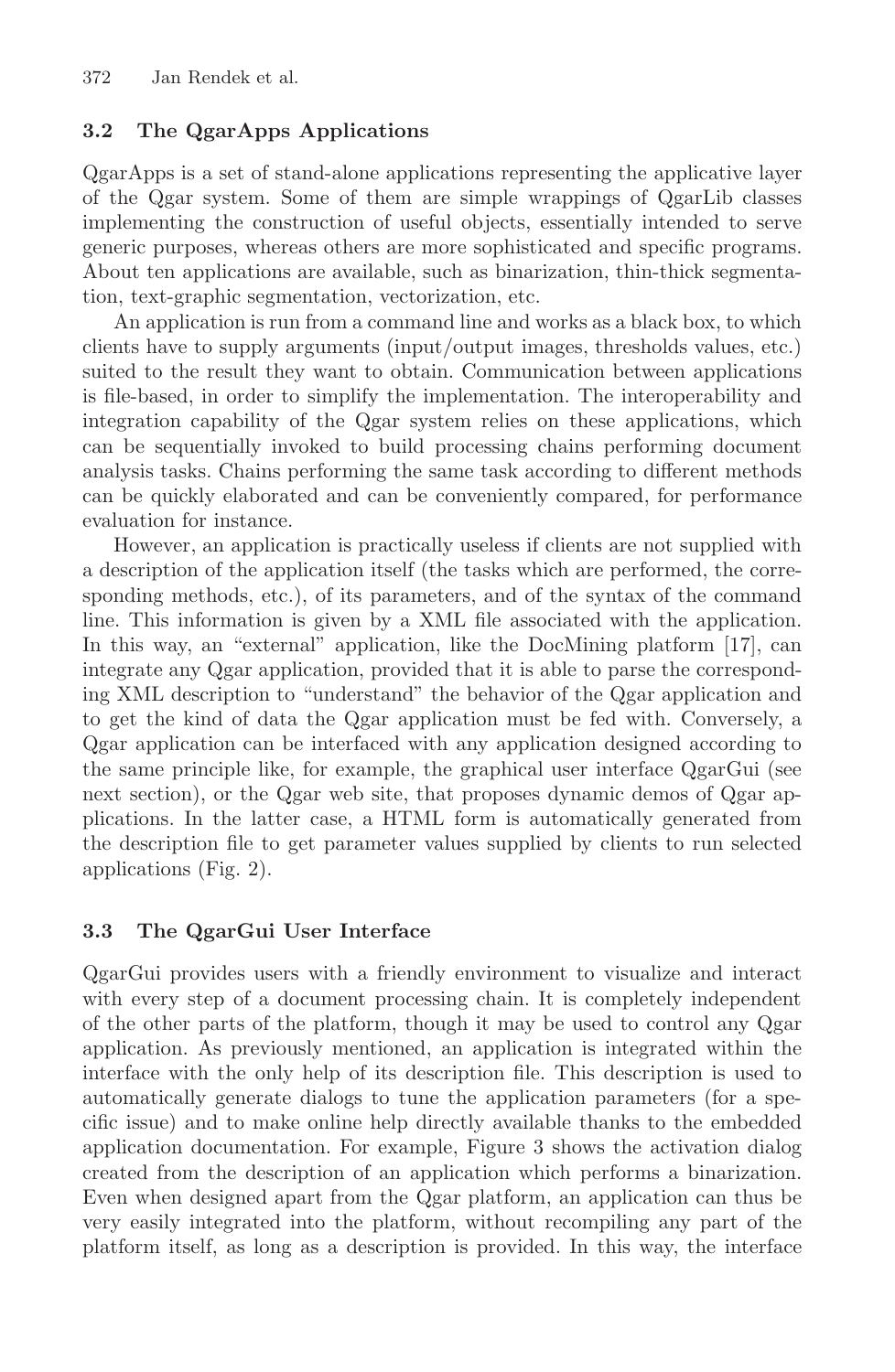| Qgar <-> Dynamic Demos - Mozilla Firefox<br>ω                    | $\odot$ $\odot$<br>$\overline{\mathbf{x}}$ |  |
|------------------------------------------------------------------|--------------------------------------------|--|
| Edit View Go Bookmarks Tools Help<br>Eile                        |                                            |  |
| http://www.qgar.org/dynamicDemo.php?page=setArgs&demoName= v     |                                            |  |
|                                                                  |                                            |  |
| <b>STATISTICS</b>                                                | <b>DYNAMIC DEMOS</b>                       |  |
|                                                                  |                                            |  |
| QGTextGraphicSegment - Set arguments:<br>$= 0$                   |                                            |  |
| <b>STERN P</b><br>20<br>Dimension threshold:                     |                                            |  |
| HOME<br>3<br>Size factor:                                        |                                            |  |
| <b>DOCUMENTATION</b>                                             |                                            |  |
| 1.6<br>Black pixel density:                                      |                                            |  |
| 12<br>Elongation:<br><b>CPUTIMES</b><br><b>CERTIFICATE CARDS</b> |                                            |  |
| Prune CC lesser than:<br>  <sub>3</sub><br><b>DOWNLOADS</b>      |                                            |  |
| Submit                                                           |                                            |  |
| <b>STATIC DEMOS</b>                                              |                                            |  |
| T<br><b>DYNAMIC DEMOS</b>                                        |                                            |  |
| <b>STATISTICS</b>                                                |                                            |  |
| <b>MAILING-LIST</b>                                              |                                            |  |
| <b>CONTACTS</b>                                                  |                                            |  |
| m                                                                |                                            |  |
| Done<br>$\overline{c}$                                           |                                            |  |

**Fig. 2.** HTML form automatically generated by the Qgar web site for the application performing text-graphics segmentation.

| <application></application>                                                                                   |                                                                                                        |
|---------------------------------------------------------------------------------------------------------------|--------------------------------------------------------------------------------------------------------|
| <descr></descr>                                                                                               |                                                                                                        |
| <name>Fixed Binarization</name>                                                                               | qgarGui                                                                                                |
| $\langle$ /descr>                                                                                             |                                                                                                        |
| <paramlist></paramlist>                                                                                       | <b>Fixed Binarization</b>                                                                              |
| <param <br="" name="Source Image"/> flag="in"<br>type="grayscale" />                                          | Call Parameters   Command Line   Description  <br>-Input Parameters-<br>Source Image(PGM) Sissy 15.pgm |
| <param <br="" name="Target Image"/> flag="out"<br>type="binary"<br>$default="_, pbm"$ />                      | 113 호<br>Threshold(int)<br>Output Parameters<br>Target Image(PBM) Sissy_15.pbm                         |
| <param <br="" name="Threshold"/> flag="thr"<br>type="numeric"<br>default="127"<br>$min="0"$<br>$max="255"$ /> | Cancel<br>Launch<br>Help                                                                               |
|                                                                                                               |                                                                                                        |
|                                                                                                               |                                                                                                        |
| a                                                                                                             | (b                                                                                                     |

**Fig. 3.** Automatic integration of an application of binarization: From the XML description of the application (a), QgarGui generates a dialog box (b) to tune its parameters and then to run it.

may also be appropriately used as a flexible tool to compare the efficiency of different applications/methods delivering the same kind of result.

QgarGui supports bitmap and vectorial image formats, such as subsets of DXF or SVG. It offers features to apply and control image processing tools, to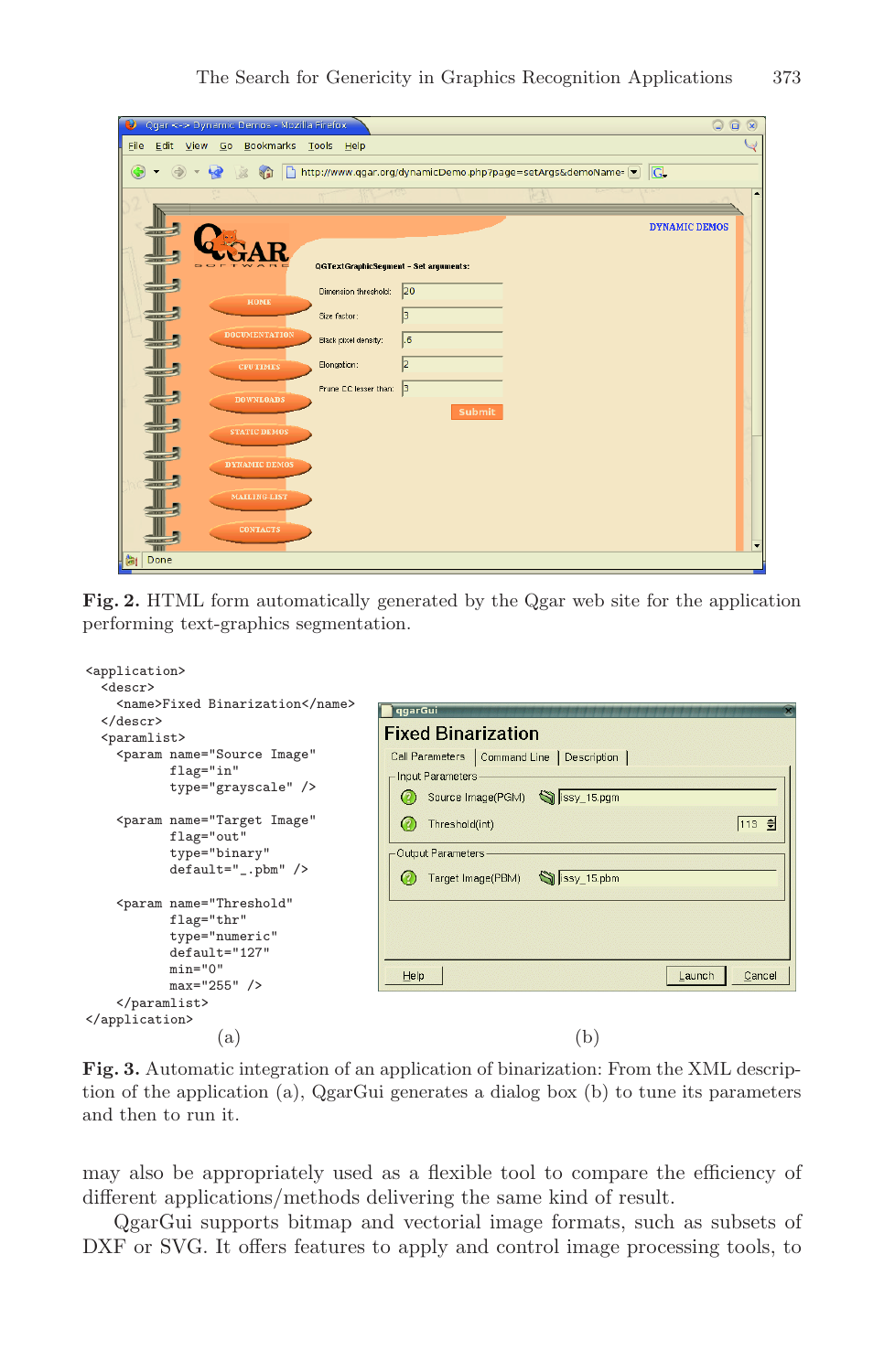display results (including zooming and image superimposing facilities), and to manually correct them (*i.e.* add missing results, delete or alter erroneous ones...) if needed. In particular, special operations to edit for both bitmap and vectorial images are supported, such as copy and paste of bitmap images, creation and modification of vectorization components, etc. The interface is implemented in  $C++$  using the Qt framework<sup>4</sup> and is distributed under the QPL license. This makes it easy to be upgraded or customized by anyone interested in its features.

### **4 Testing**

As mentioned in *§* 2, testing is an important part of the Qgar platform development and it takes place on two levels, with different purposes.

The first level is related to the developer viewpoint. It is based on a white box approach with thin granularity, each test focusing on several code lines, up to a full C++ class. These tests are implemented according to the unit testing approach, as defined by the extreme programming methodology [21], and are directly integrated in our software development process. For each C++ class, a "twin" test-class implements as many test-function members as features of the original class. A test-function is a set of assertions which automatically check if the code of the corresponding feature runs correctly. Once written, these tests are handled by a dedicated framework and can be run individually or together, using a separate API, *CPPUnit*<sup>5</sup>. Every time new code is introduced in the platform, or old code is updated, all tests are run.

Such a systematic test policy offers several immediate advantages. It provides developers with an instant feedback on the design of any new code. If the tests are hard to write, it generally means that the proposed design is either improper or too complex. It also improves the modularity of the platform: Each new class is implemented along with a direct client class, the test-class, that constrains developers to focus on the services offered by this class, rather than on their implementation.

There are also long term benefits. The set of all the test-classes provides a solid regression test suite. This eases the process of refactoring [22], as tests can be run every time a code change occurs, ensuring that no other feature has been broken. The code quality is improved on the long run: Every time a glitch is found, a new test is introduced to ensure that it will not appear again.

The second testing level, called functional testing, is related to the client viewpoint and focuses on the ready-to-use services offered by the software, that is to say Qgar applications, in our case. Functional tests are written once an application is ready to be run. Their are designed to validate that the application fulfills the tasks it is supposed to perform and to evaluate its performances. The tests are completely independent of the application implementation. They see the application as a black box and proceed only by comparing its inputs and outputs. This approach is really interesting when combined with the method of

 $^4$  The Qt framework is available at http://www.trolltech.com/.

<sup>5</sup> http://cppunit.sourceforge.net/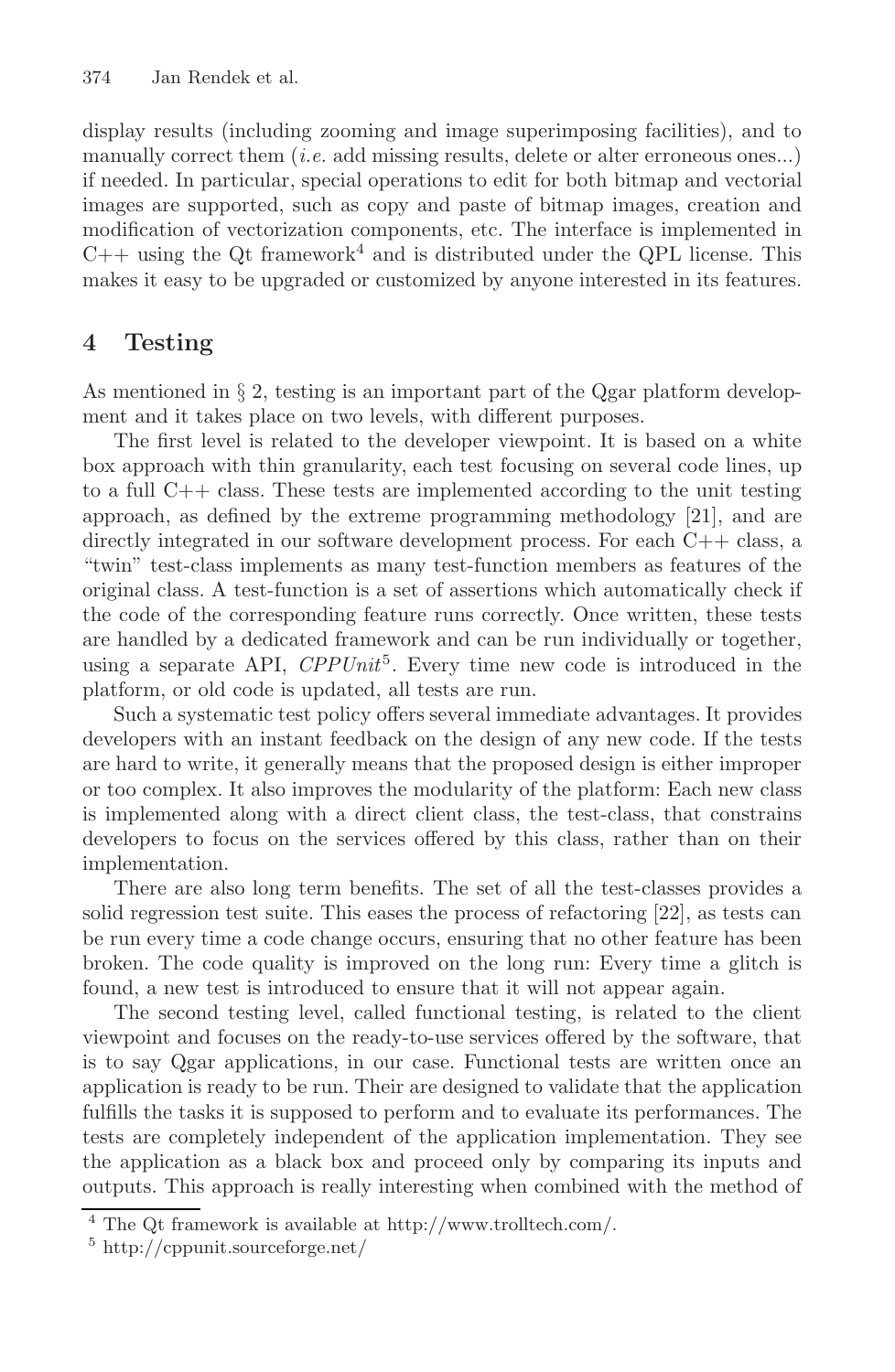integration of third-party applications in the platform (see *§* 3.2). Indeed, the tests defined for an application can be reused for any application designed for the same purpose. This makes Qgar a good tool to compare different methods or different implementation of methods.

Unfortunately, unlike unit tests, functional tests are complex to set up, and a lot of work remains to be done to define a general, complete framework to perform such tests. However, their importance is crucial to the field, as they are at the basis of numerous performance evaluation schemes. We have therefore started work on adding a number of evaluation methods and tools to the Qgar platform, providing, among other things, support for the VEC format used by various evaluation methods [23] and for the document image degradation model proposed by Kanungo [24]. These tools were used for our participation in the organization of the first symbol recognition contest, held in Barcelona during GREC'03 [25]. We also plan to integrate other evaluation methods designed by our group, notably the vector-to-ground-truth matching method developed by Xavier Hilaire within our group [26].

### **5 Conclusion**

In our work to develop the Qgar software environment, we do our best to aim at genericity, ease of use, and interoperability with other software systems. This led us to the adoption of rigorous design principles, which have been detailed in this paper. The result is a reference platform, available to any person interested in building a document analysis system. The environment can be used as such, obviously with its limitations and constraints. It can also be easily enriched by "plugging in" document analysis tools separately developed, on the unique condition that a description is provided for each new tool to be added, as explained in section 3.2. Conversely, the whole environment can itself become a component of a larger project, using the same principles, as we have proved with the DocMining project.

In addition to the interest it may be for the community to freely download state of the art document analysis tools and methods, to use them, and to eventually integrate them into one's own application, such a software environment provides an efficient platform for running benchmarks, comparisons and performance evaluations. While software-oriented test facilities, as described in section 4, have been introduced in the platform, we have started adding support for testing and benchmarking at the functional level. This effort will be emphasized in the coming time, as the Qgar environment provides a good basis for conducting thorough evaluation campaigns on various document analysis methods.

### **References**

1. Kohl, C., Mundy, J.: The development of the Image Understanding Environment. In: Proceedings of IEEE Conference on Computer Vision and Pattern Recognition, Seattle, WA (USA). (1994) 443–447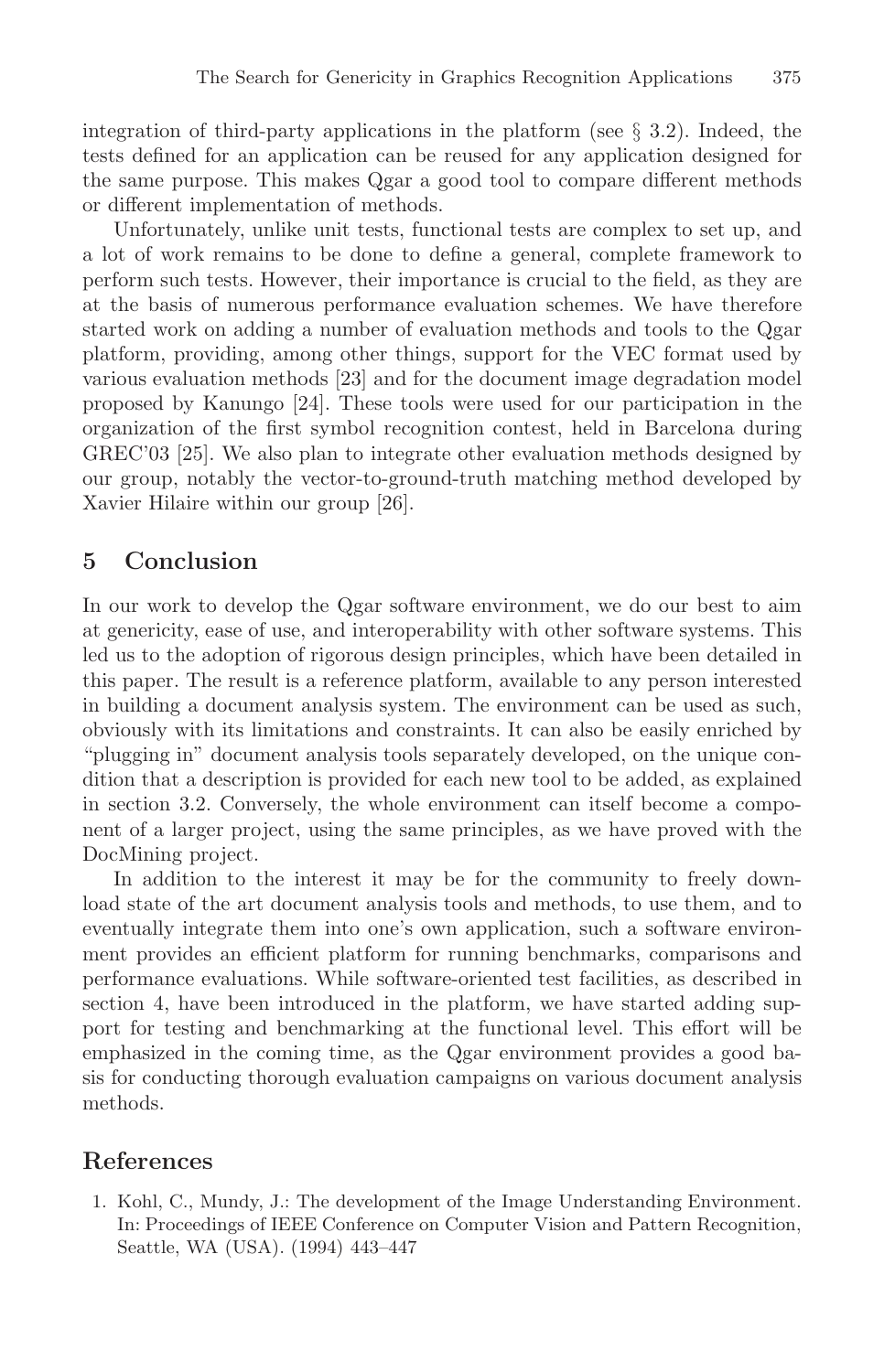- 2. Lerner, R.A.: The Image Understanding Environment progress since IUW'97. In: Proceedings of the 1998 DARPA Image Understanding Workshop, Monterey, CA (USA). (1998)
- 3. Baird, H.S.: Anatomy of a versatile page reader. Proceedings of the IEEE 80 (1992) 1059–1065
- 4. Dengel, A.R., Klein, B.: smartFIX: A requirements-driven system for document analysis and understanding. In Lopresti, D., Hu, J., Kashi, R., eds.: Proceedings of the 5th IAPR International Workshop on Document Analysis Systems, Princeton, NJ (USA). Volume 2423 of Lecture Notes in Computer Science., Berlin, Springer-Verlag (2002) 433–444
- 5. Dengel, A.R.: Making Documents Work: Challenges for Document Understanding. In: Proceedings of 7th International Conference on Document Analysis and Recognition, Edinburgh (Scotland, UK). (2003) 1026–1035
- 6. Gorski, N., Anisimov, V., Augustin, E., Baret, O., Maximov, S.: Industrial bank check processing: the A2iA CheckReader. International Journal on Document Analysis and Recognition 3 (2001) 196–206
- 7. Shamilian, J.H., Baird, H.S., Wood, T.L.: A retargetable table reader. In: Proceedings of 4th International Conference on Document Analysis and Recognition, Ulm (Germany). (1997) 158–163
- 8. Niyogi, D., Srihari, S.N., Govindaraju, V.: Analysis of printed forms. In Bunke, H., Wang, P.S.P., eds.: Handbook of Character Recognition and Document Image Analysis. World Scienti'c (1997) 485–502
- 9. Cracknell, C., Downton, A.C.: A Handwriting Understanding Environment (HUE) for rapid prototyping in handwriting and document analysis research. In: Proceedings of 5th International Conference on Document Analysis and Recognition, Bangalore (India). (1999) 362–365
- 10. Pasternak, B.: Adaptierbares Kernsystem zur Interpretation von Zeichnungen. Dissertation zur Erlangung des akademischen Grades eines Doktors der Naturwissenschaften (Dr. rer. nat.), Universität Hamburg (1996)
- 11. Coüasnon, B.: DMOS: A generic document recognition method. Application to an automatic generator of musical scores, mathematical formulae and table structures recognition systems. In: Proceedings of the 6th International Conference on Document Analysis and Recognition, Seattle, WA (USA). (2001) 215–220
- 12. Dosch, P., Ah-Soon, C., Masini, G., S´anchez, G., Tombre, K.: Design of an integrated environment for the automated analysis of architectural drawings. In Lee, S.W., Nakano, Y., eds.: Document Analysis Systems: Theory and Practice. Selected papers from the 3rd IAPR Workshop, DAS'98, Nagano (Japan), November 4–6, 1998, in revised version. Lecture Notes in Computer Science 1655. Springer-Verlag, Berlin (1999) 295–309
- 13. Droettboom, M., MacMillan, K., Fujinaga, I.: The Gamera framework for building custom recognition systems. In: Proceedings of the Symposium on Document Image Understanding Technologies, Greenbelt, Maryland (USA). (2003) 275–286
- 14. Dosch, P., Tombre, K., Ah-Soon, C., Masini, G.: A complete system for analysis of architectural drawings. International Journal on Document Analysis and Recognition 3 (2000) 102–116
- 15. Tombre, K., Ah-Soon, C., Dosch, P., Habed, A., Masini, G.: Stable, robust and off-the-shelf methods for graphics recognition. In: Proceedings of the 14th International Conference on Pattern Recognition, Brisbane (Australia). (1998) 406–408